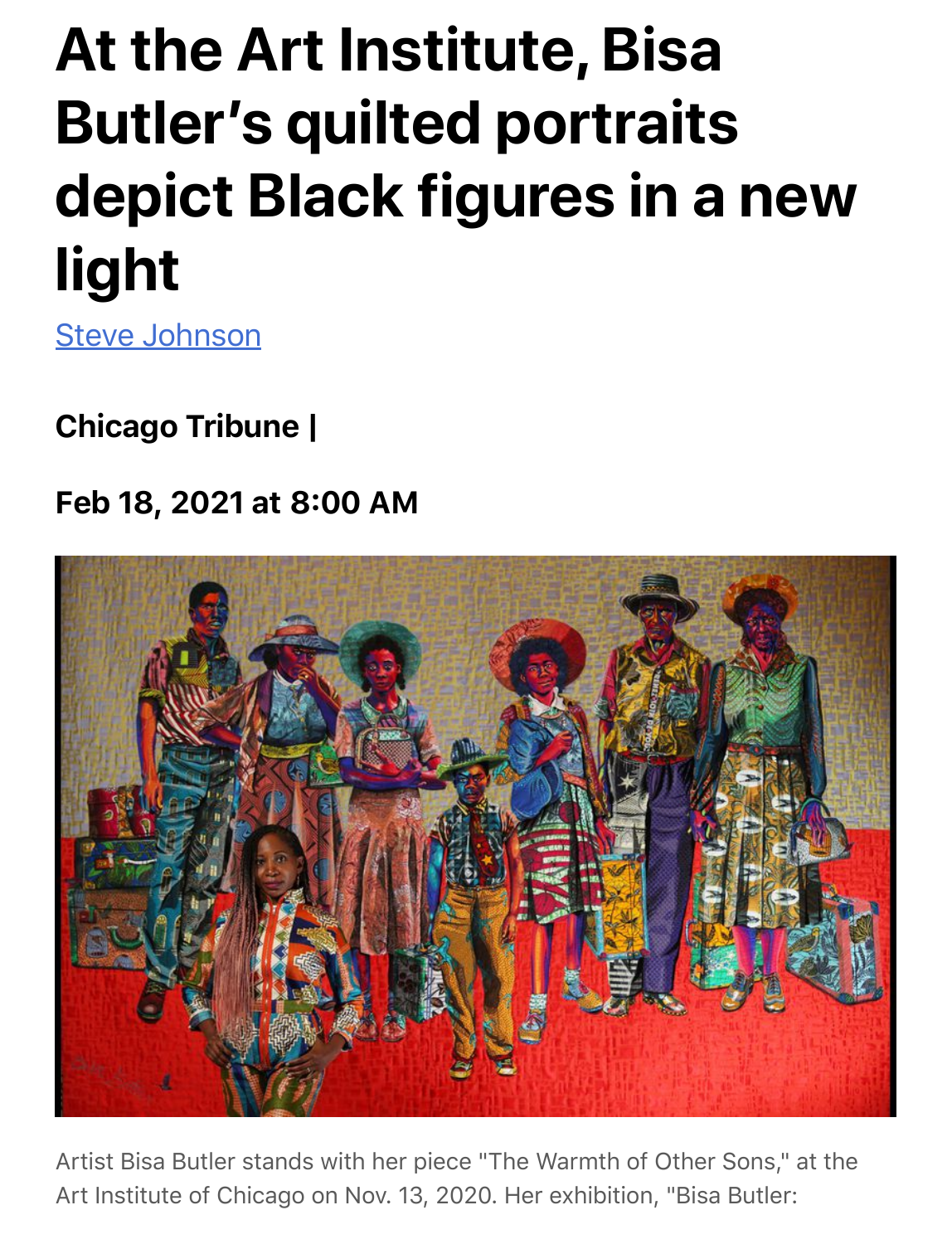```
Portraits," is now open. (John J. Kim / Chicago Tribune)
1 / 13
```
Getting "Bisa Butler: Portraits" before the public has been a struggle against COVID-19 from the start.

Days before the exhibition of the artist's extraordinary and ebullient quilted portraits of African Americans was to premiere at the Katonah Museum of Art north of New York City, the seriousness of the pandemic became clear and the state went into lockdown.

For her first solo museum show's next stop, the Art Institute of Chicago, a November debut was set. The quilts were hung. The signs on the wall were in place. Butler had done some interviews and was excited that her work was mounted in the very rooms that had last hosted paintings by the old master El Greco, the museum's first exhibition by a living artist to hang in its classical European galleries.

But state and national COVID rates were climbing, and in the very week of opening, the virus and state rules forced the museum to close down for its second time.

"It was kind of like déjà vu in Chicago," the artist, 47, said this week from her home in New Jersey. "It was an unreal sense of déjà vu, but I think it kind of suits the times, where we all feel like we're on hamster wheels or something."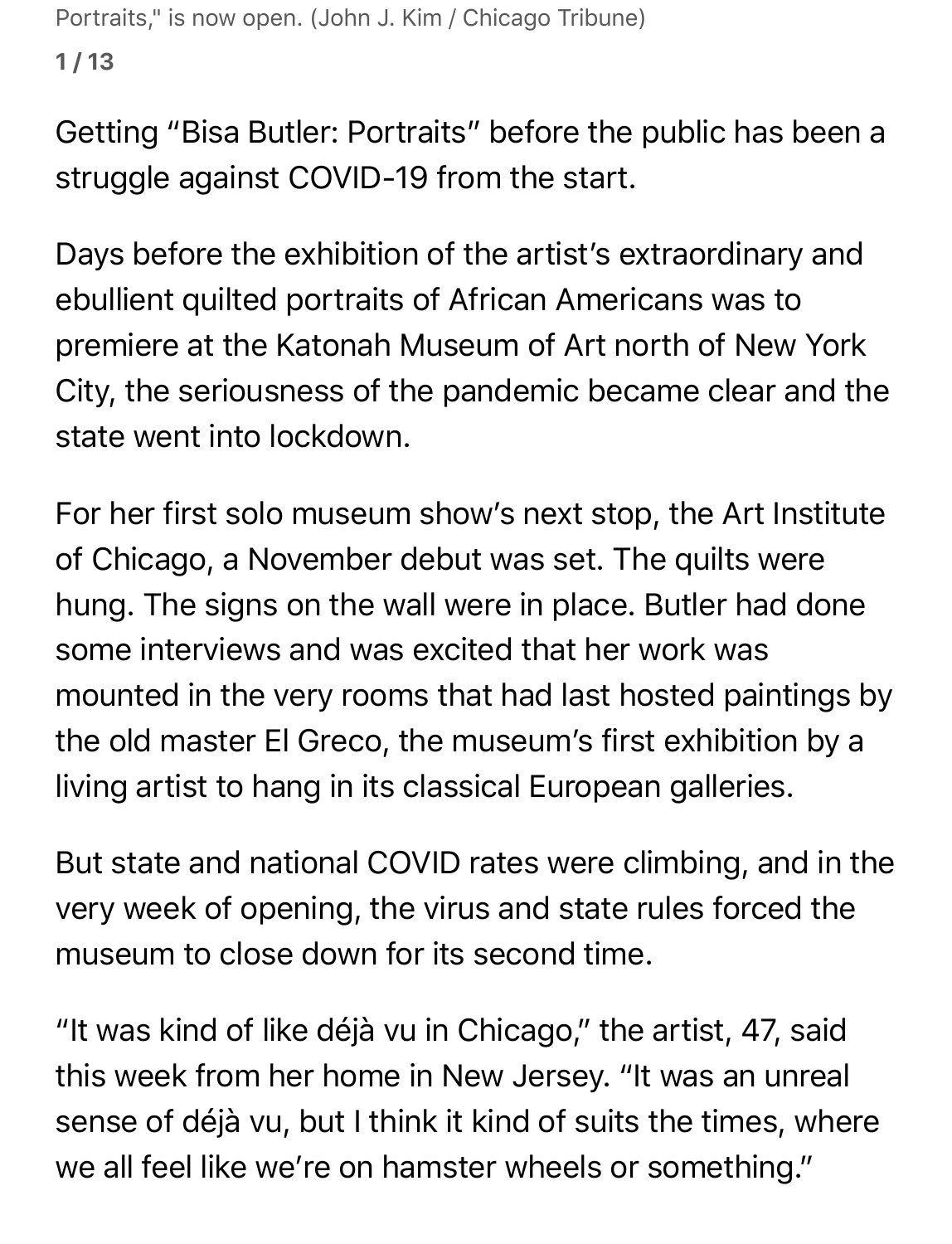Butler is finding the silver lining. She and the museum have extended the show through Sept. 6, which, she figures, will mean it'll be available to more people as vaccination numbers climb.

Advertisement





And the show opening last week along with the Art Institute's reopening put it in elite company: The Van Gogh inspired visual experience "Immersive Van Gogh" debuted the same day in a new North Side venue, and the Art Institute's "Monet in Chicago" exhibition was also reopening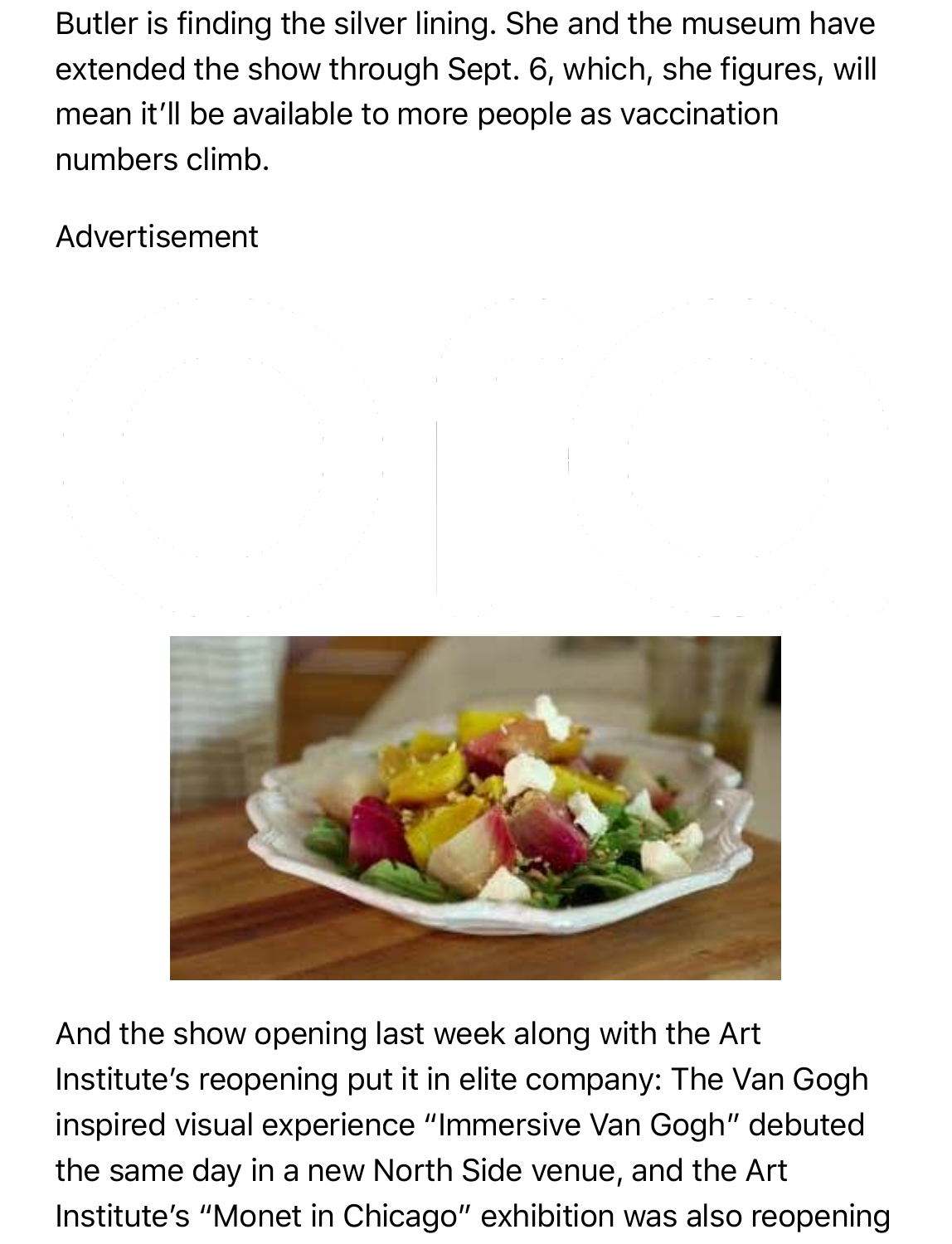and also extended.

"All of the newspaper headlines say, 'Van Gogh, Monet and Bisa Butler,'" the artist said. "I can't be mad at that lineup."

Her journey into such company has been both rapid and the byproduct of a lifetime spent finding her medium and honing her skills in it, which allow her to essentially paint her subjects using fabric.



Artist Bisa Butler poses for a photograph in front of her work, "The Warmth of Other Sons," at the Art Institute Friday, Nov. 13, 2020, in Chicago. Her exhibition, "Bisa Butler: Portraits," is open to the public from Nov. 16, 2020, to April 19, 2021. (John J. Kim / Chicago Tribune)

"They're so complex and powerful -- … quilts and collages of stunning virtuosity," said Katonah Executive Director Michael Gitlitz in a summertime web conversation with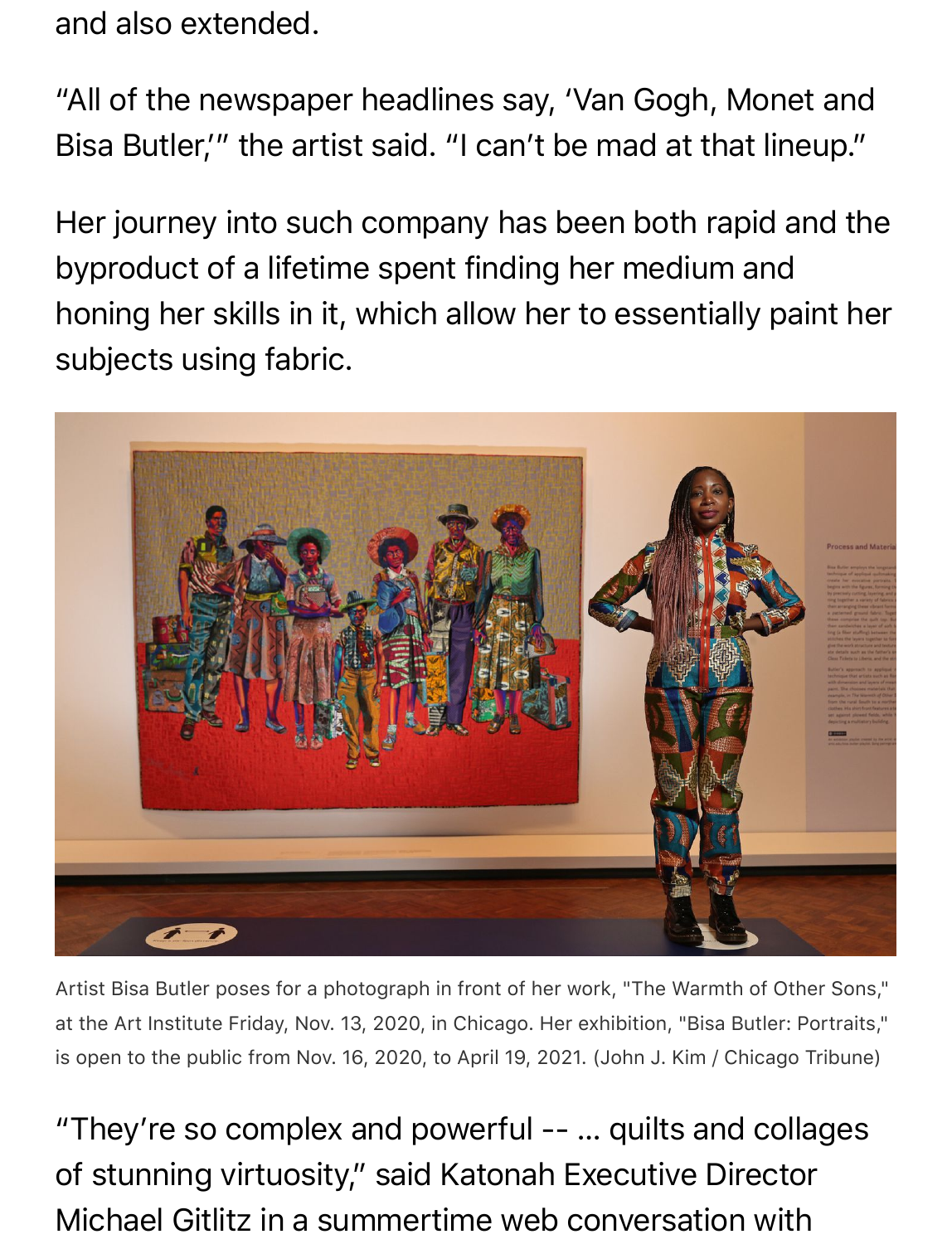Butler about the exhibition. "She elevates these subjects to the status of royalty, the mythical and the divine."

Butler is, the director said, "an overnight sensation 20 years in the making."

Just a few short years ago, she was teaching high school art in Elizabeth, New Jersey, declining her gallery's invitation to join an exhibit in Switzerland, she recalled, because she needed to help her students with the typical end-of-year issues.

Nonetheless she became a sensation on the art fair circuit, including at 2018′s Expo Chicago, where she showed with New York's Claire Oliver Gallery. She made a new quilt specifically for that show that she titled "Southside Sunday Morning."

Its source is a photograph, like most of Butler's works, but recontextualized and, of course, rendered into grand-scale fabric concoctions. Sometimes she uses family pictures or obscure ones or combinations of several, but in this case the image comes from a well-known black-and-white Russell Lee picture, "Negro Boys on Easter Morning," shot in Bronzeville in 1941.

Butler removes the car they are sitting on and turns the background from a cityscape to tufted zig zag stripes. She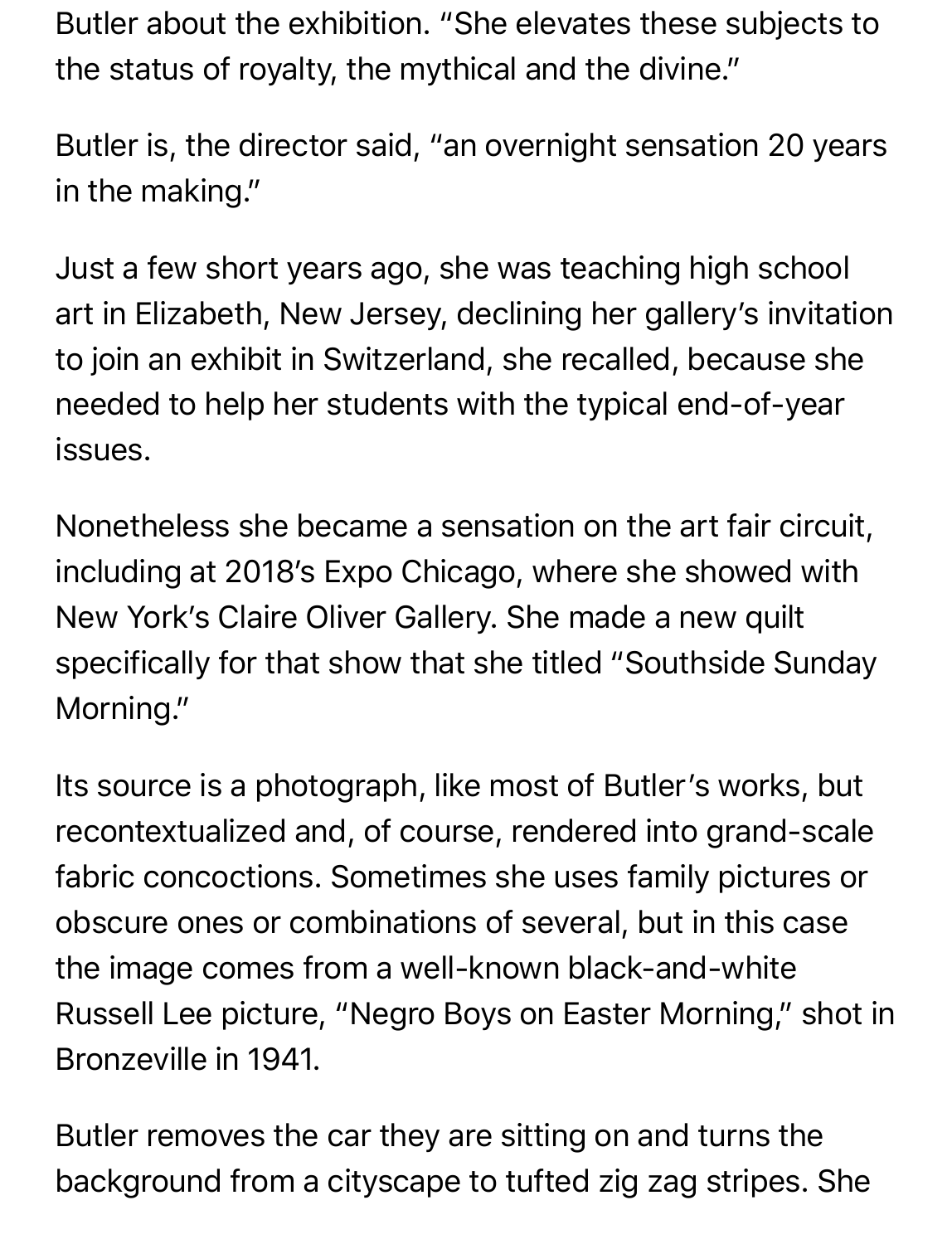makes their already dapper clothing colorful and expressive, a riot of fabrics, and their faces glow with color. But the essence of the photo is the same, the boys' penetrating gaze, unflinching, directly at the viewer.

"I wanted to make a special piece to sort of make myself visible in an expo where there's so many people," Butler explained during a November interview, when she was in Chicago helping install the exhibition. "It was twofold. I wanted the Black people of Chicago to understand that I'm using this iconic image of these Black boys to say that, 'I am you. I know you, I recognize you. I respect you.'

"And then to the City of Chicago itself, I wanted it to be like a love letter, like, 'I'm coming from the outside, but I recognize this long tradition of celebrating the arts.'"

You could call it a highlight of the show -- especially hung along with the source photo as reference -- but this exhibition is virtually all highlights, breathtaking works whose scale asks you to get lost in them; whose execution, painting in fabric with audacious highlights and subtle details, makes you think you are seeing something entirely new; whose subject matter asks profound questions about the 20th century African American experience.

Who is this large family traveling to Chicago as part of the Great Migration in "The Warmth of Other Sons," and what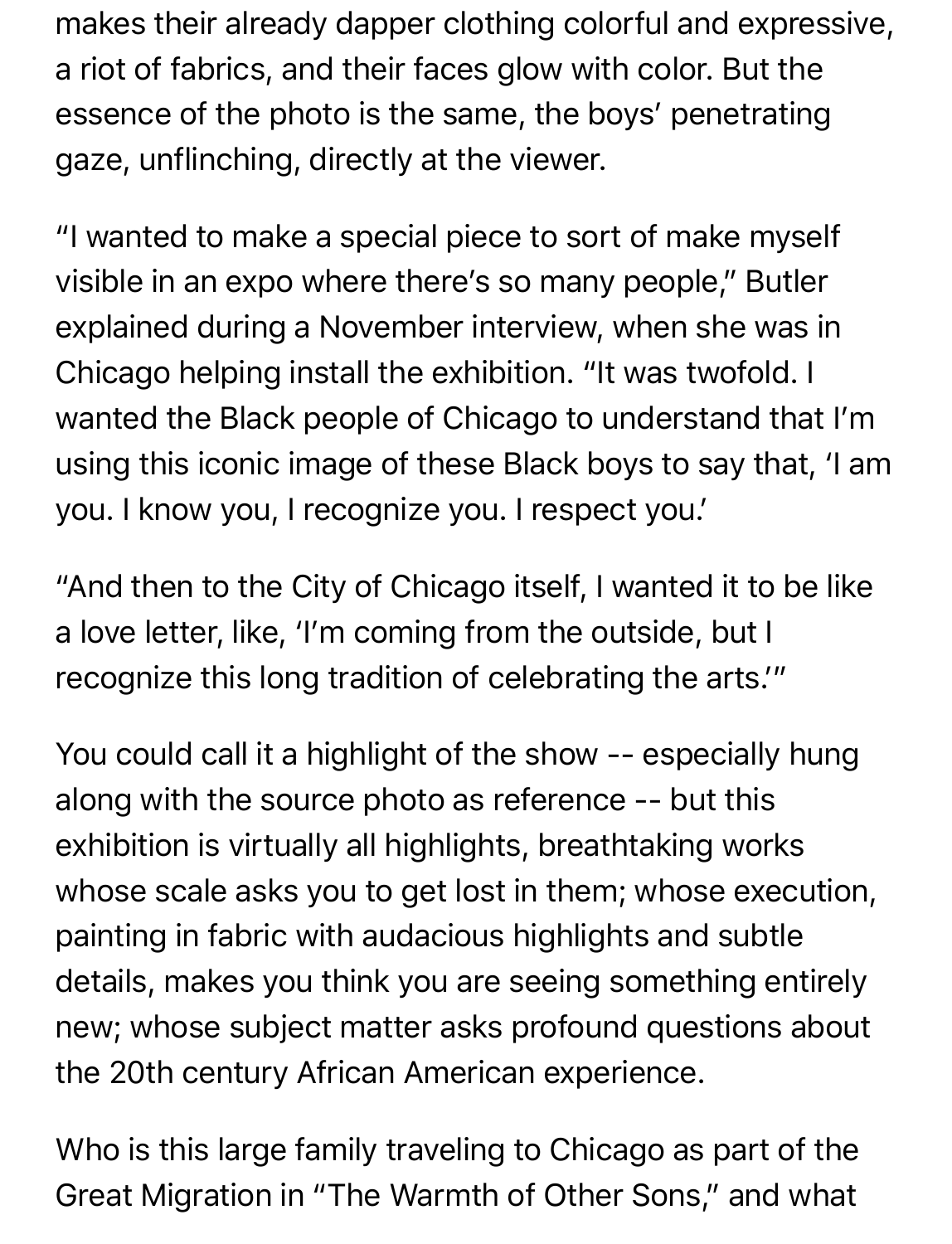became of them when they got here? How can promise and despair be captured so completely, as in "Four Little Girls, September 15, 1963," the day of the 16th Street Baptist Church bombing in Birmingham, Alabama

The exhibition, organized in Chicago by Art Institute Associate Curator of Textiles Erica Warren, includes some of Butler's influences and references: the collage work of painter Romare Bearden, the "Kool-Aid colors" of the 1960s and '70s Chicago-based AfriCOBRA movement in Black art, the enduring photography of Gordon Parks, the quilts of Faith Ringgold.



Artist Bisa Butler, right, and curator Dr. Erica Warren pose for a photograph in front of Butler's work, "Southside Sunday Morning," at the Art Institute Friday, Nov. 13, 2020, in Chicago. Butler's exhibition, "Bisa Butler: Portraits," is open to the public from Nov. 16,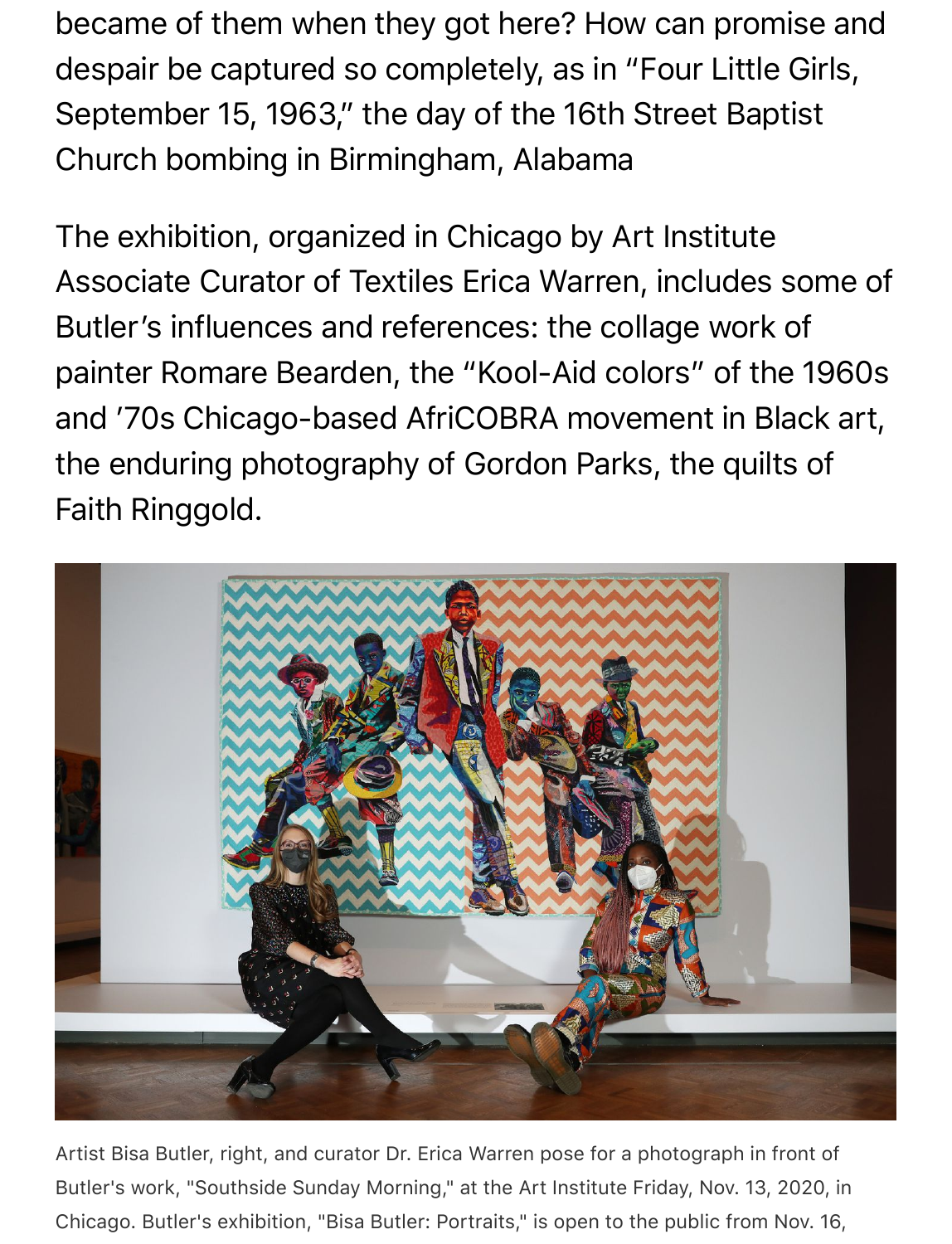Warren first saw Butler's work at the 2018 Expo, she said, and immediately "thought that it was amazing." Those pieces sold out quickly, but she worked so that the museum could acquire a Butler work, "The Safety Patrol," which now hangs as the piece that greets visitors as they enter the exhibition.

The trompe l'oeil effect created by the scores of hours Butler puts into a work is powerful, Warren points out: "I think a lot of people, when they see the work, they think it's a painting. I knew it wasn't, and I'm still totally amazed when I get in close and see all these layers, all these small pieces of fabric… and the kind of interdisciplinary approach to materiality, where she is trained as a painter, but she's using photographs and using these printed textiles and she's quilting."

But beyond the technical skill, Warren said, Butler draws you in to her characters, "telling these really personal stories about these people," whether known figures like Frederick Douglass or relatives.

"I operate in a way like a cultural anthropologist," Butler said during an Art Institute video tour of the exhibition in November. "I like to imagine a life for the images I see." At the same time, she said, "a lot of times in my work I'm trying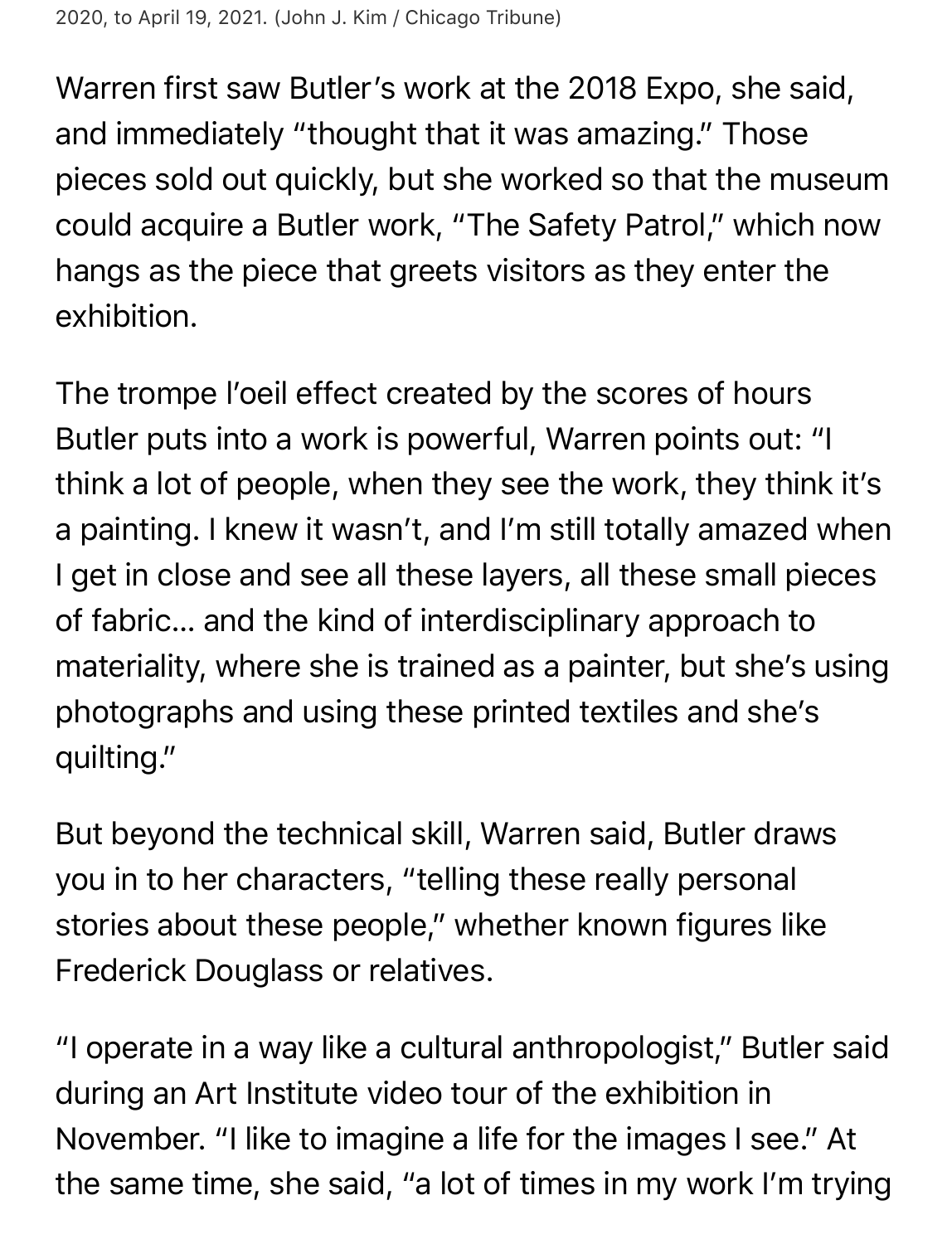to dispute falsehoods and stereotypes... I'm trying to refute that and set the story straight."

She trained at Howard University as a painter but did not find her artistic spark, Butler said, until switching to fabric. And now the first portrait she made in the medium, of her grandparents, is hanging on an Art Institute well.

It's all been a lot to take in, said the artist, especially considering she's only been working "on a national scale" for about four years. Still, though, she had an inkling. She remembers one time when her brother wanted to take one of the quilts that she kept under her bed and sell it on the street, promising he could get \$100 for it.

"He was like, one foot out the door, and I yelled at him, 'No!'" she said. "I knew that I wanted my work to be in museums and galleries. I had never even exhibited in one. He was like, 'You're not going to be in a museum or gallery. This is going to be rolled up under a bed as soon as I leave."

Now to get to Butler's exhibition at the Art Institute, one of the world's great museums, you go up the Grand Staircase at the main entrance. You take in the artist's name on the banners. And her work, unrolled, brings a new kind of life to its walls.

"I don't know if I'm actually processing it," said Butler. "It